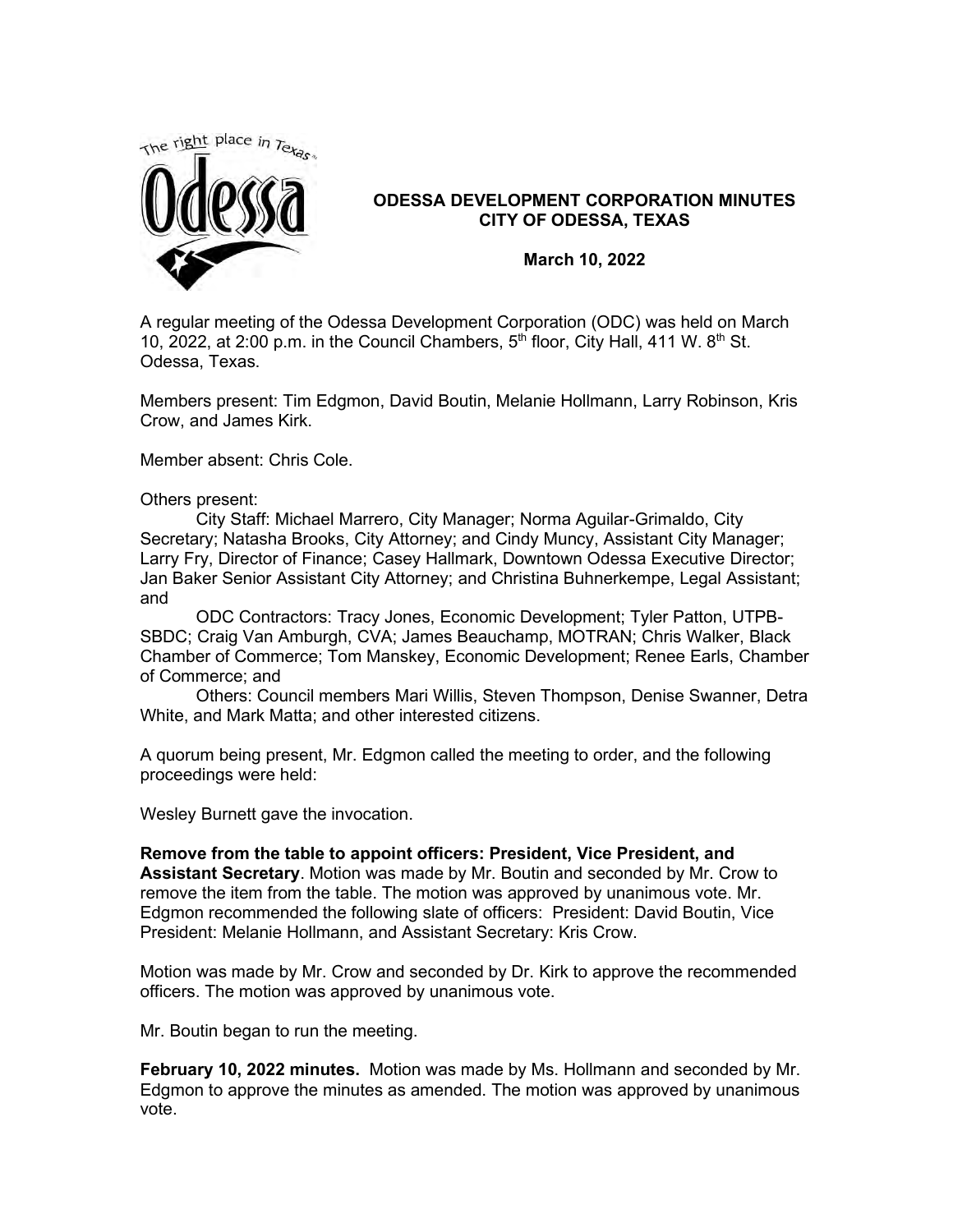ODC Minutes March 10, 2022 Page 2

**Contractors' reports: Economic Development Department - Odessa Chamber, CVA Advertising and Marketing, Black Chamber of Commerce, UTPB-America's SBDC, MOTRAN, and City administrative support - financials.** Mr. Manskey stated that Project Frost was an expansion with 15-30 new jobs. Project Big Red representatives were reviewing the contract. He reviewed the activities. He stated a new economic development software would provide tracking with each project and a report could be generated. The software could determine the type of contacts made with any lead or project. Mr. Manskey recommended a sales tax workshop that could be scheduled for the board members, in conjunction with a retreat.

Mr. Van Amburgh reported on February's activities. The golf programming on television had ODC local business expansion messages. The billboard and newspaper advertising messages were being updated. Social media was up slightly. Mr. Robinson reported that some of the reports and newsletters needed to be updated on the website.

Mr. Walker reported that the Black Chamber of Commerce February's digital display of local heroes was successful There was an increase in its membership and social media. The Black Chamber would aid in providing food boxes with St. James Baptist Church. The Black Chamber was working with a nonprofit to help clean up the community.

Mr. Patton reported on SBDC's February activity. He reported on seminars and attendees. He reviewed the types of workshops for March. Total capitalization was \$3.5 million. The three new businesses were not in Odessa. He stated that the best workshops were the COVID and disaster funding. Prior to COVID, the best workshops were access to capital and marketing.

Mr. Beauchamp reported that Southwest Airlines nonstop to Austin would be marketed and had two direct marketing campaigns. He reported the broadband level of the service mapping with the underserved businesses. There were 127 businesses along I-20 in Ector County that had access to fiber cable.

Mr. Fry reported on January's financial report. He reported the total assets, liabilities, revenues, and expenditures. There were no new investments made. The March sales tax received was \$829,124.82 which was an increase from last year. Total sales tax was \$5,771,551.26 which was a 15.63% increase.

Motion was made by Dr. Kirk and seconded by Ms. Hollmann to approve the January financial report. The motion was approved by unanimous vote.

**Resolution No. ODC-2022R-04 - Discuss and consider the ODC draft audit report.**  Mrs. Muncy stated that Weaver completed the draft audit for fiscal year ending September 30, 2021. Greg Peterson stated that the report had an unmodified opinion. He reviewed the audit. He reviewed the balance sheet, committed funds, revenues, and expenditures. The audit included a summary of accounting policies and schedule of committed funds. The notes to the financial statements included a weighted average of investments. Mr. Peterson stated that there were no instances of noncompliance.

Motion was made by Dr. Kirk and seconded by Mr. Edgmon to approve the draft audit report. The motion was approved by unanimous vote.

**Resolution No. ODC-2022R-05 - Request from Icon Tavern for an extension of time to complete the downtown infrastructure and façade projects.** Ms. Hallmark stated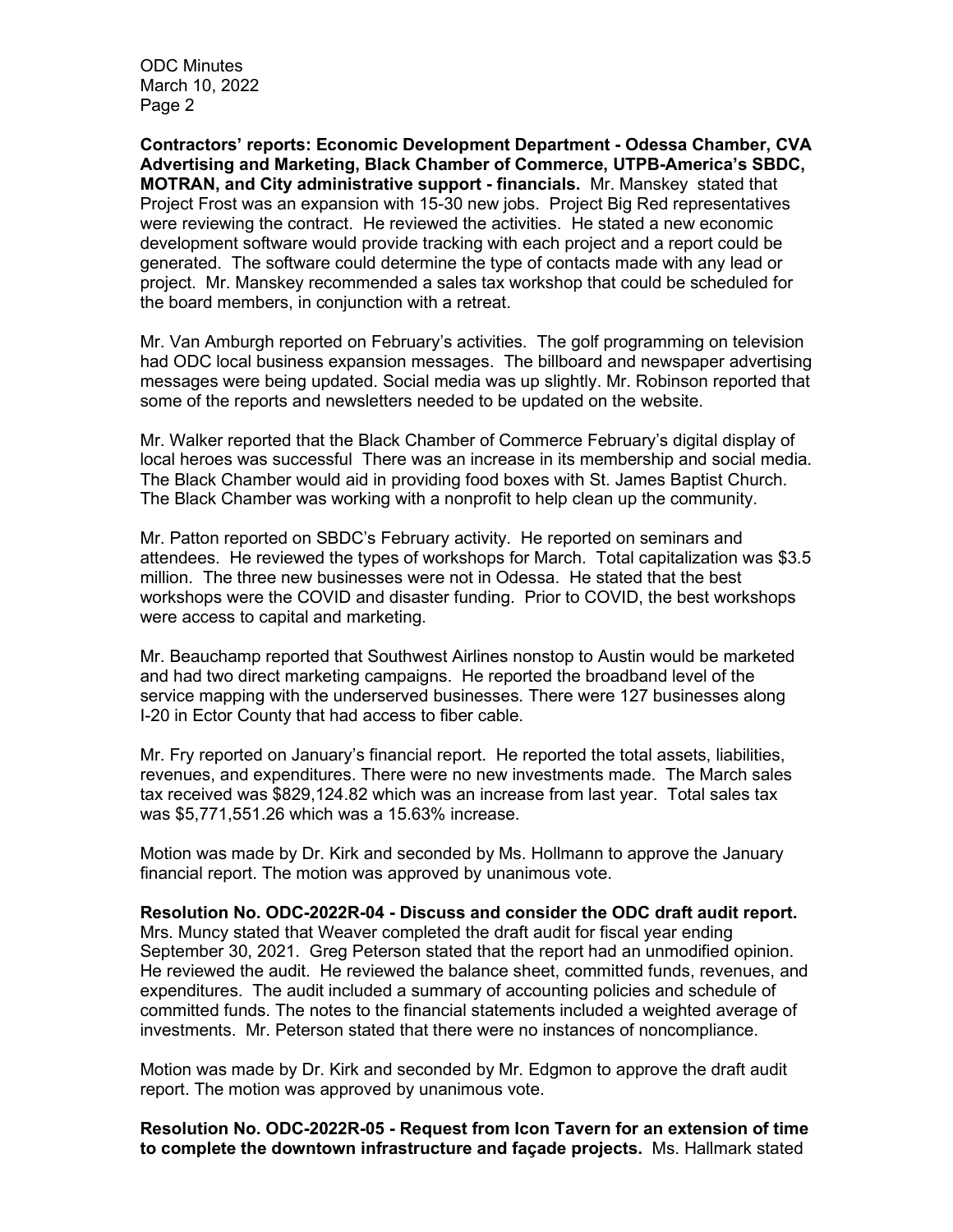ODC Minutes March 10, 2022 Page 3

that Icon Tavern received infrastructure and façade grants on June 21, 2021 with a deadline of no later than 12 months. Due to construction delays, Icon Tavern requested a 90 day extension to complete the construction. Shawn Rodriguez, Icon Tavern, stated that production would start and completion would be close by June. Icon would be open before the NFL season. There were unexpected delays were due to COVID and contractor issues.

Motion was made by Mr. Crow and seconded by Dr. Kirk to approve the resolution and extend the deadline for completion to September 30, 2022. The motion was approved by unanimous vote.

**Discuss and consider approving the Downtown Grants Policy.** Ms. Hallmark recommended a change to Article III 3.1.3 ii and iii. She suggested to add the applicant to have operated the business. Ms. Hollmann agreed. Exhibit B was to be a list from SBDC for the required seminars. The three required seminars were financial, marketing and a choice of listed options. The seminars would have to be completed before seeking reimbursement. The list would be subject to change based on SBDC, so language referencing the then current SBDC list would be inserted instead of Exhibit B.

Motion was made by Ms. Hollmann and seconded by Mr. Crow to approve the Downtown Grants Policy as amended. The motion was approved by unanimous vote.

**Discuss and consider a potential ODC checking account.** Mr. Boutin stated that after the explanation from City staff there was not a reason to have a separate checking account. He stated approval was needed for the transfer of ODC funds and it was audited. Mrs. Muncy explained the process detail of the transfer of ODC funds that included a coded number. She stated it was unlikely to miscode the account as there was the approval process and Mr. Fry reviewed the details of the accounts for the financial statements. The funds were transferred from the ODC TexPool to the City's TexPool. The amount of the transfer was an exact amount and not rounded. No further action was taken.

**Remove from the table to appoint ODC board members to committees**. Motion was made by Mr. Edgmon and seconded by Ms. Hollmann to remove the item from the table. The motion was approved by unanimous vote.

Motion was made by Dr. Kirk and seconded by Mr. Edgmon to appoint the following:

Partnership: David Boutin and Melanie Hollmann Tax Incentive: David Boutin and Melanie Hollmann Advertising: Chris Cole, James Kirk, and Tim Edgmon Downtown Grants Design Review Board: Larry Robinson and Melanie Hollmann

The motion was approved by unanimous vote.

**ODC Committee and Officer Reports**: **Partnership, Tax Incentive, Advertising and Downtown Grants Design Review Board.** No reports.

**Citizen comments on non-agenda items**. None.